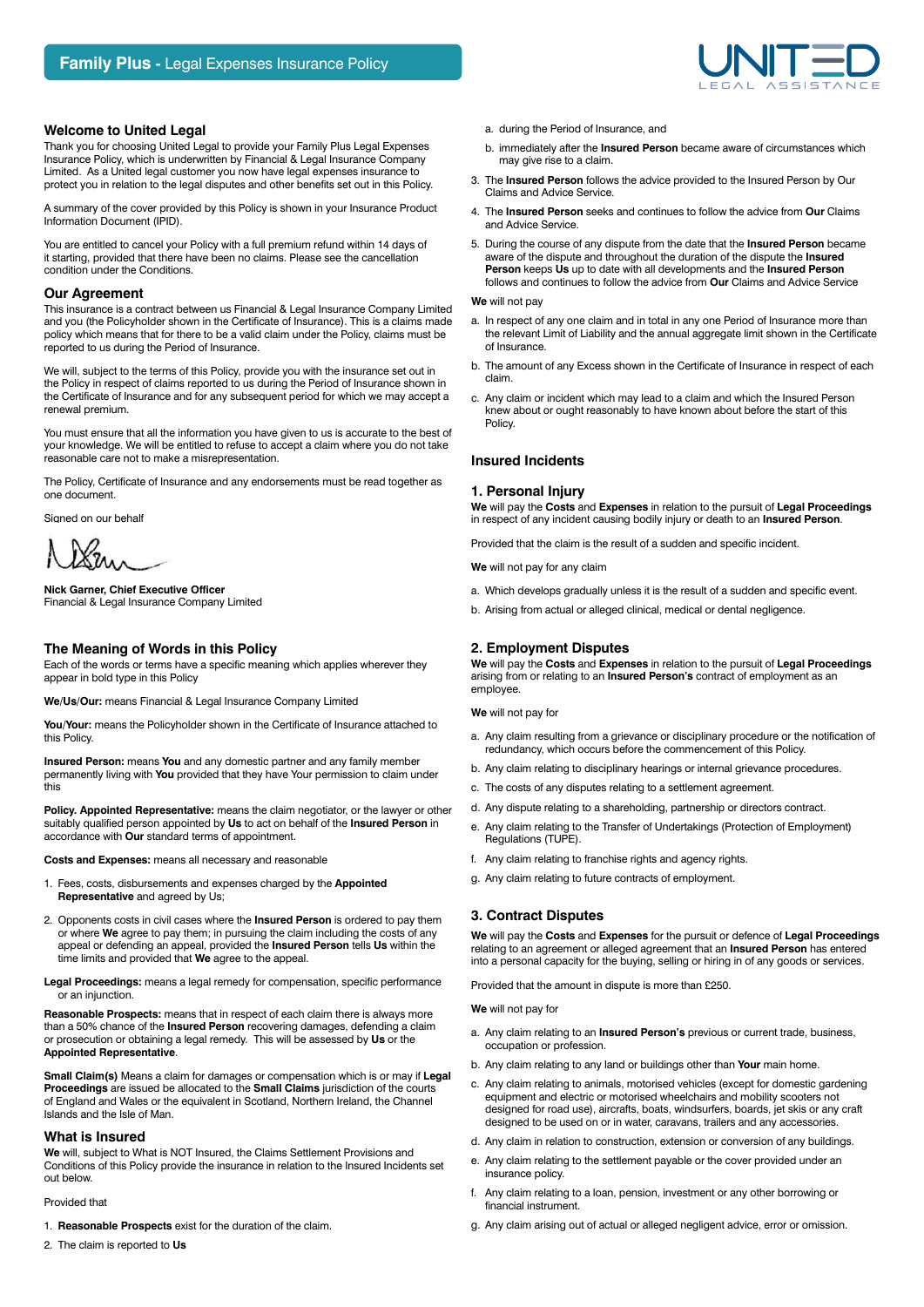## **4. Property Disputes**

**We** will pay the **Costs** and **Expenses** for the pursuit or defence of **Legal Proceedings** relating to

- a. An incident, which causes or could cause physical damage to **Your** main home, which is owned by **You** or for which You are legally responsible.
- b. Any unlawful interference of **Your** use or enjoyment or right of Your main home and the land on which **Your** main home is situated.
- c. The landlord's failure to maintain **Your** main home.
- d. Any claim arising out of actual or alleged negligent advice, error or omission. Provided that
- i. The amount in dispute is more than £250.
- ii. Your main home is situated in the United Kingdom, the Channel Islands or the Isle of Man.

### **We** will not pay for

- a. Any claim relating to an **Insured Person's** previous or current trade, business, occupation or profession.
- b. Any claim relating to the rent, service and maintenance charges or renewal of a tenancy agreement.
- c. Any claim relating to planning and / or building regulations.
- d. Any claim where the **Insured Person** is the landlord of the home or is leasing, subletting or renting out part of the home.
- e. Any claim relating to work done by any government or local authority unless the claim is for accidental physical damage to the home.
- f. Any claim relating to subsidence, heave, landslip, mining or quarrying.

### **5. Legal Defence**

**We** will pay the **Costs** and **Expenses** for defending an **Insured Person's** rights relating to any prosecution in a criminal court arising from the sale or supply of privately owned goods.

### **We** will not pay for

- a. Any claim relating to an **Insured Person's** previous or current trade, business, occupation or profession.
- b. Any claim relating to animals, motorised vehicles (except for domestic gardening equipment and electric or motorised wheelchairs and mobility scooters not designed for road use), aircrafts, boats, windsurfers, boards, jet skis or any craft designed to be used on or in water, caravans, trailers and any accessories.

# **6. Professional Negligence**

**We** will pay the **Costs** and **Expenses** for the pursuit of **Legal Proceedings** relating to an agreement or alleged agreement that an **Insured Person** has entered into a personal capacity with a solicitor, accountant, surveyor or architect, arising out of actual or alleged negligent advice, error or omission.

Provided that the amount in dispute is more than £250

#### **We** will not pay for

- a. Any claim relating to an **Insured Person's** previous or current trade, business, occupation or profession.
- b. Any claim relating to the settlement payable or the cover provided under an insurance policy.
- c. Any claim relating to a loan, pension, investment or any other borrowing or financial instrument.

## **7. Court Attendance**

For each day that an **Insured Person** is required to attend any court or tribunal at the request of an **Appointed Representative** in respect of a claim under any section of this policy. **We** will pay the actual loss of the salary or wages of an **Insured Person** for the time off work.

Provided that such salary or wages are not recoverable from the relevant court, tribunal or other party.

**We** will not pay for any loss incurred before **You** make a claim.

The requirement for **Reasonable Prospects** to exist for the duration of the claim does not apply to this Insured Incident.

## **8. Jury Service**

For each day that an **Insured Person** is required to attend jury service in the United Kingdom **We** will pay the actual loss of the salary or wages of an **Insured Person** for the time off work for jury service.

Provided that such salary or wages are not recoverable from the relevant court, tribunal or other party.

**We** will not pay for any claim where the date the **Insured Person** receives first notification of jury service or deferral of jury service is before the commencement of this Policy.

The requirement for **Reasonable Prospects** to exist for the duration of the claim does not apply to this Insured Incident.

## **9. Tax Protection**

**We** will pay the **Costs** and **Expenses** for representing an **Insured Person** in any appeal proceedings in the event of a full enquiry into the **Insured Person's** personal tax affairs.

## **We** will not pay for

- a. Any claim relating to the tax affairs of a company or any claim if You are self employed, a sole trader or in a business partnership.
- b. Any claim relating to a specific enquiry of a tax return.

# **10. Identity Theft**

**We** will provide an identity theft resolution service should an **Insured Person** become or feel they have become the victim of identity theft during the Period of Insurance. The identity theft resolution service will provide:

- Access to a private and confidential helpline should an Insured Person, regarding identity fraud, feel they have become the victim of identity theft.
- Access to a personal identity theft adviser who will provide the Insured Person with specialist guidance and assist the Insured Person in resolving the identity fraud.

If an **Insured Person** becomes the victim of unlawful use of their personal identity as a result of theft or unauthorised use of their personal identity, **We** will pay:

- The **Costs** and **Expenses** to reinstate the **Insured Person's** identity.
- The **Costs** and **Expenses** to defend any dispute between the **Insured Person** and any other party as a consequence of identity theft.
- Any fees in relation to reapplying for any loan where an original loan application has to be resubmitted because of the identity theft relating to the **Insured Person**.

Provided that the **Insured Person** notifies the police and their bank, mortgage lender or any company with whom they have a loan within 24 hours of discovery of the identity theft or attempted identity theft.

### **We** will not pay for:

- a. Any claim relating to an **Insured Person's** previous or current trade, business, occupation or profession.
- b. Any identity theft committed by an **Insured Person**.

The requirement for **Reasonable Prospects** to exist for the duration of the claim does not apply to this Insured Incident.

# **11. Education Appeals**

**We** will pay the **Costs** and **Expenses** for representing an **Insured Person** in an appeal against the decision of a Local Education Authority (LEA) arising out of the LEA's failure to comply with its published admission policy which results in the refusal to accept the Insured Person's child or children at the state school of their preference.

## We will not pay for:

- a. Any claim arising prior to the submission of an application to the school or LEA.
- b. Any claim for children under 5 years old other than for admission disputes arising where the entry shall be in the academic year prior to their fifth birthday.
- c. Any claim arising where acceptance at the school involves examinations or other selection criteria.
- d. Any claim involving schools which are not state schools falling under the LEA's jurisdiction or where responsibility for the allocation of places within the school does not rest with the LFA.
- e. Any claim where the procedure for appealing against the decision to refuse a place at the school has not been followed.
- f. Any claim arising from a claim where the child has been expelled, suspended or permanently excluded from another school.
- g. Any claim arising where the LEA's refusal occurred within the first 6months of the first Period of Insurance.

## **12. Probate Disputes**

**We** will pay the **Costs** and **Expenses** for the pursuit of **Legal Proceedings** relating to a probate dispute involving the will of the **Insured Person's** parents, grandparents, step-children or adopted children.

**We** will not pay for any dispute where a will has not been previously made, concluded or can not be traced (intestate).

## **13. Clinical and Medical Negligence**

**We** will pay the **Costs** and **Expenses** in relation to the pursuit of **Legal Proceedings** in respect of any clinical, medical or dental negligence causing bodily injury or death to an **Insured Person**.

**We** will not pay for any claim which develops gradually unless it is the result of a sudden and specific incident.

**We** will not pay for any claim which is the result of a misdiagnosis or a delay in diagnosis.

# **What is NOT Insured**

### **1. Prior Claims**

Where **we** have agreed someone other than our nominated **Appointed Representative** may act for the **Insured Person**, **we** will not pay any sums in excess of what we would have paid to an **Appointed Representative** that we would have appointed to undertake the same work, which is currently set at an hourly rate of  $25 + \text{VAT}$ 

- Any claim or incident which may lead to a claim and which the **Insured Person**  knew about or ought reasonably to have known about before the start of this **Policy**
- **2. Prior Costs and Expenses**

Any costs incurred before a claim is made and any **Costs** and **Expenses**, which **We** do not authorise.

- **3. Dishonesty, Deliberate Acts, Violence and Fraud Any claim** a. Involving actual or alleged dishonesty or violence by the **Insured Person**;
- b. Or statement which is overstated, false or fraudulent.

**We** will have the right to refuse to pay a claim or to void this insurance from the date of the act.

**4. Judicial Review, Mediation and Arbitration, Marital and Family Disputes, Intellectual Property, Libel and Slander, Share Options, Pensions, Date Change and Mortgage Lender**

Any claim directly or indirectly relating to or resulting from

- a. A judicial review.
- b. Mediation and arbitration.
- c. Divorce, matrimonial matters, cohabitation, maintenance, custody or access.
- d. Copyright(s), trademark(s), merchandise mark(s), registered design(s) or other intellectual property rights or secrecy and confidentiality agreements.
- e. Libel or slander.
- f. Any share option or pension scheme or policy.
- g. Any device failing to recognise, interpret or process any date as its true calendar date.

h. Any dispute arising between the **Insured Person** and any agent or mortgage lender.

**5. Bankruptcy, Liquidation or Receivership**

Any claim where the **Insured Person** is bankrupt, in liquidation, has made an arrangement with his or her creditors, has entered into a Deed of Arrangement or part or all of the **Insured Person's** affairs or property are in the care or control of a receiver or an administrator.

### **6. Other Insurance**

Any **Costs** and **Expenses**, which can be recovered by an **Insured Person** under any other insurance or which would have been covered if this insurance did not exist, except for any amount in excess of that which would have been payable under such insurance(s).

### **7. Fines and Penalties**

For fines, damages other penalties or punitive damages, which the **Insured Person** is ordered to pay by a court or other authority.

### **8. Disputes with Us**

a. Any claim against **Us**, Financial & Legal Insurance Company Limited or any company or subsidiary of the MSL group of companies.

b. Any dispute between **You** and any domestic partner or family members permanently living with **You**

### **9. War Risks** Any claim arising from any consequence of war, invasion, act of foreign enemy,

hostilities (whether war be declared or not), civil war, rebellion, revolution, insurrection or military or usurped power, confiscation, requisition, terrorism or alleged acts of terrorism as set out in the Terrorism Act 2000, or damage to property by or under the authority of any government, public or local authority.

**10. Radioactive Contamination and Pressure Waves** 

sonic or supersonic speeds.

Any claim, which arises from or is directly or indirectly caused by, contributed to, by or arising from any of the following, or from any similar reaction or event a. Ionising radiations or contamination by radioactivity from any nuclear fuel or

from any nuclear waste from the combustion of nuclear fuel; b. The radioactive, toxic, explosive or other hazardous properties of any explosive nuclear assembly or nuclear component of such assembly; c. Pressure waves caused by aircraft or any other airborne devices travelling at

**11. Territorial Limits** Any claim

> a. Where the dispute is pursued outside the jurisdiction of a court or other body within the United Kingdom, the Channel Islands or the Isle of Man; b. Which occurs outside the United Kingdom, the Channel Islands or the Isle of

Man;

c. Where the **Insured Person** permanently lives outside the United Kingdom, the

Channel Islands or the Isle of Man.

**12. Small claims**

Any claim which is a **Small Claim**.

**13. Proportionate**

Any claim where, in **Our** opinion, the value/amount in dispute is disproportionate

to the time and **Costs** and **Expenses** involved in its pursuit.

**14. Motor Vehicles**

Any claim relating to a motor vehicle owned, driven, used, hired, leased, sold or

purchased by an **Insured Person**.

# **Claim Settlement Provisions**

# **1. Reasonable Precautions**

The **Insured Person** must take all reasonable precautions to reduce or remove the risk of a claim and not make any deliberate acts, which will result in a claim.

# **2. When You Must Report a Claim to Us**

The **Insured Person** must tell **Us** immediately of any circumstances which may give rise to a claim.

## **3. Acceptance of Claim**

On receipt of the claim it will be assessed and dealt with by **Our** in house claims negotiators and, if appropriate and if **Reasonable Prospects** exist and the claim is reported to **Us** immediately after the **Insured Person** becomes aware of circumstances which may give rise to a claim, **We** will then instruct an **Appointed Representative** to handle the claim on behalf of the **Insured Person**. If there is a dispute as to whether **Reasonable Prospects** exist, **We** may require the **Insured Person**, at the **Insured Person's** own expense, to obtain Counsel's opinion as to the merits of the case. The costs will be refunded to the **Insured Person** if Counsel's opinion clearly shows that there are merits in proceeding.

## **4. Conduct of the Claim**

- i **We** will be entitled
- To have direct contact with the **Appointed Representative**;
- To take over and conduct in the **Insured Person's** name any claim or **Legal Proceedings** at any a time and negotiate any claim on behalf of the **Insured Person**;
- To refuse to accept a claim or continue with a claim where the **Insured Person** does not take reasonable care not to make a misrepresentation or has failed to supply relevant information and supporting evidence to **Us** or the **Appointed Representative**.
- ii. What the **Insured Person** must do
- Provide, at the **Insured Person's** own expense, the **Appointed Representative** and **Us** with any proof, evidence, certificates and assistance as **We** may reasonably ask for in connection with the claim, including proof as to whether **Reasonable Prospects** exist;
- Cooperate fully with the **Appointed Representative** and **Us** and provide, within a reasonable time avoiding any unnecessary delays, any relevant requested information and documentation in relation to the claim; Take all reasonable steps to recover **Costs** and **Expenses** and to minimise the amount payable under this Policy;
- Take all reasonable steps to resolve disputes that otherwise may give rise to a claim;
- Notify **Us** and the **Appointed Representative** immediately of any offer to settle a claim and of any payments into court;
- Tell the **Appointed Representative** to have **Costs** and **Expenses** taxed, assessed and audited if **We** request.
- iii. What the Insured Person must not do
- Withdraw from any claim or **Legal Proceedings** or withdraw instructions from **Us** without **Our** consent or the consent of the **Appointed Representative**;
- Pursue a claim in any way against the advice or Instructions from Us or the **Appointed Representative**;
- Incur any **Costs** and **Expenses** without **Our** consent or the consent of the **Appointed Representative**;
- Agree to settle any claim on any basis or reject any offer to settle a claim, without **Our** consent or the consent of the **Appointed Representative**.

### Please Note

**We** will be entitled to be reimbursed by the **Insured Person** for any **Costs** and **Expenses** previously agreed or paid to or on behalf of the **Insured Person** if the **Insured Person** breaches any of the conditions in ii. and iii. above.

## **5. Payment Instead of Pursuing or Defending a Claim**

At any time **We** will be entitled to pay the reasonable amount of damages claimed if in **Our** opinion this would be a more economic solution.

## **6. Legal Proceedings**

Any **Legal Proceedings** must be dealt with in the jurisdiction of a Court or tribunal in the United Kingdom, the Channel islands or the Isle of Man.

### **7. Choice of Appointed Representative**

If there is a conflict of interest, or if the claim is not settled by negotiation and it then becomes necessary to start court proceedings, only then will the **Insured Person** be entitled to choose their own lawyer for **Us** to instruct as the **Appointed Representative** to handle the claim.

# **Conditions**

## **1. Observance of Terms**

Anyone making a claim under this Policy must have **Your** permission and observe the terms under this Policy.